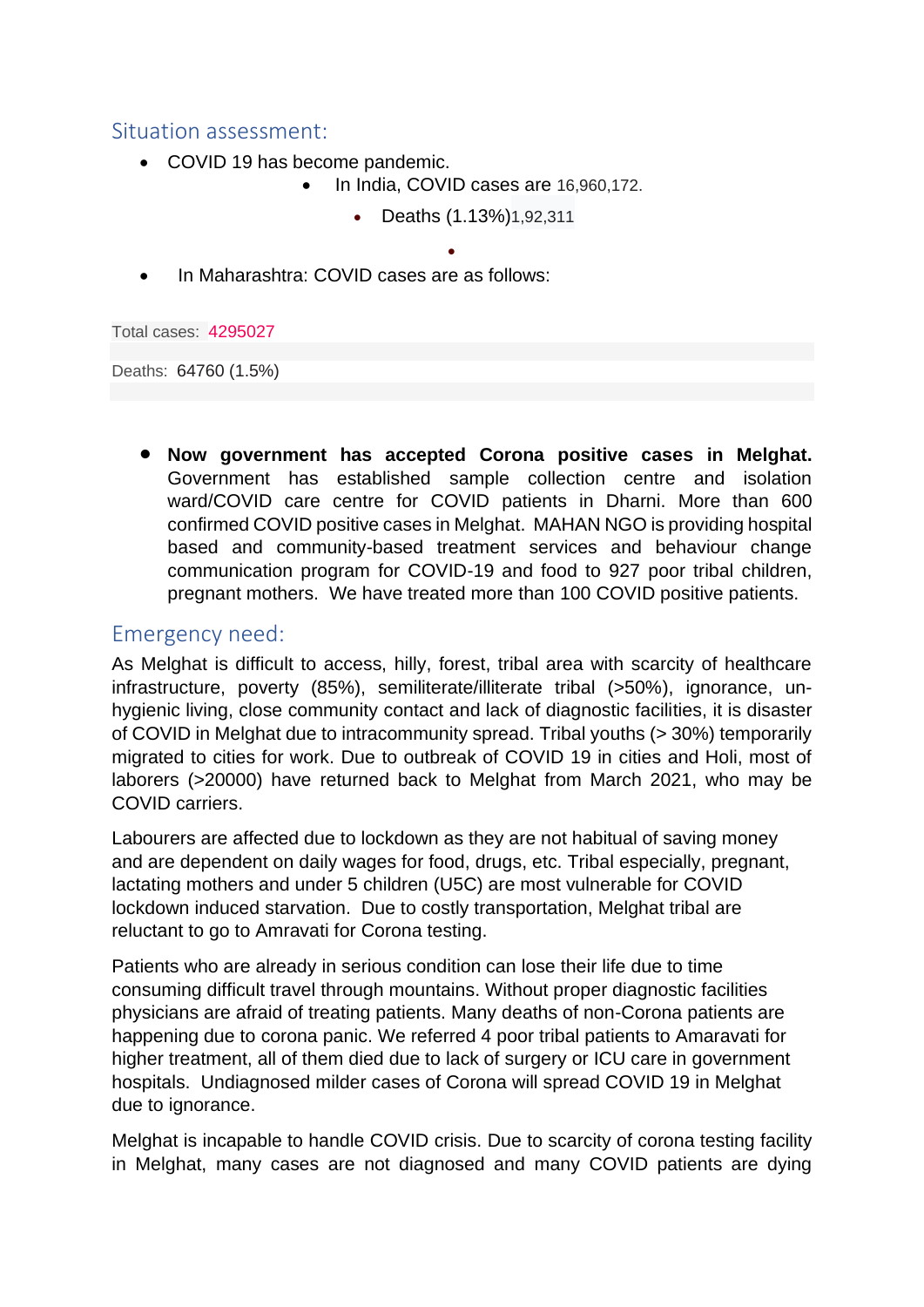because of lack of proper treatment and undiagnosed asymptomatic COVID cases are spreading infection in community. Fair distribution of resources with special focus on vulnerable area is must.

As ICDS has stopped hot cooked food to anganwadis, U5C, pregnant and lactating mothers will suffer severe malnutrition and increase maternal mortality rate (MMR), low birth weight (LBW), premature babies and child deaths (U5MR). They are in need of food. There is need of active screening for COVID-19 i.e. nasopharyngeal swab collection, community based COVID research, hospitals for treatment of Non-Corona serious patients, drugs and awareness about COVID.

# Proposed Solution and Mechanism of Implementation

**Project time period** :  $1^{ST}$  May 2021 to  $31^{st}$  April 2022

- A) Community based interventions: 33 villages. It will be cluster randomised control field trial.
- **1. Intensive behavior change communication (BCC).** Home visits by village health workers (VHWs) and BCC supervisor for corona prevention, travel ban, social distancing, hand washing, self-monitoring for COVID-19 symptoms and consult healthcare for symptoms. We will use one to one counselling, SMS, Digital, social media and audiovisuals.
- 2. **Supply of local therapeutic food(LTF) to all severely malnourished children (SMC).** We require LTF 3 to 4 times a day for 300 SMC (3 months).
- 3. **Supply of food to all pregnant and lactating mothers.** We will supply balanced diet to >200 pregnant and >200 lactating mothers for every 3 months. It will reduce maternal mortality rate (MMR), Low birth weight (LBW), premature babies, SMC and under 5 children mortality rate (U5MR).
- 4. **Supply of essential material** e.g. face mask, drugs, food, soap, water, etc. to villagers.
- 5. Supply of pulse oximeter in villages: 2-3 per village.
- 6. **Supply of personnel protection equipment's (PPE)** to high risk people e.g. frontline health care workers and care takers of COVID cases.
- 7. **Identification of corona cases-** MAHAN will do surveillance of people for COVID-19. Well-trained VHWs can collect Nasopharyngeal swabs (NPS) in Viral transport media and send to our hospital for further testing e.g. Rapid antigen test/ RTPCR at NIV/Amaravati . Lab. Technician/ nurses will collect blood for Antibody testing.
- 8. **Chemoprophylaxis of frontline health care workers and high-risk people in community e.g. a**symptomatic close contact of confirmed cases.
- **9. Immunization by corona vaccine when available.**
- **10.Treatment of confirmed corona cases by drugs by VHWs.**
- 11. **Quarantine o**f indicated persons **in villages for** 14 days.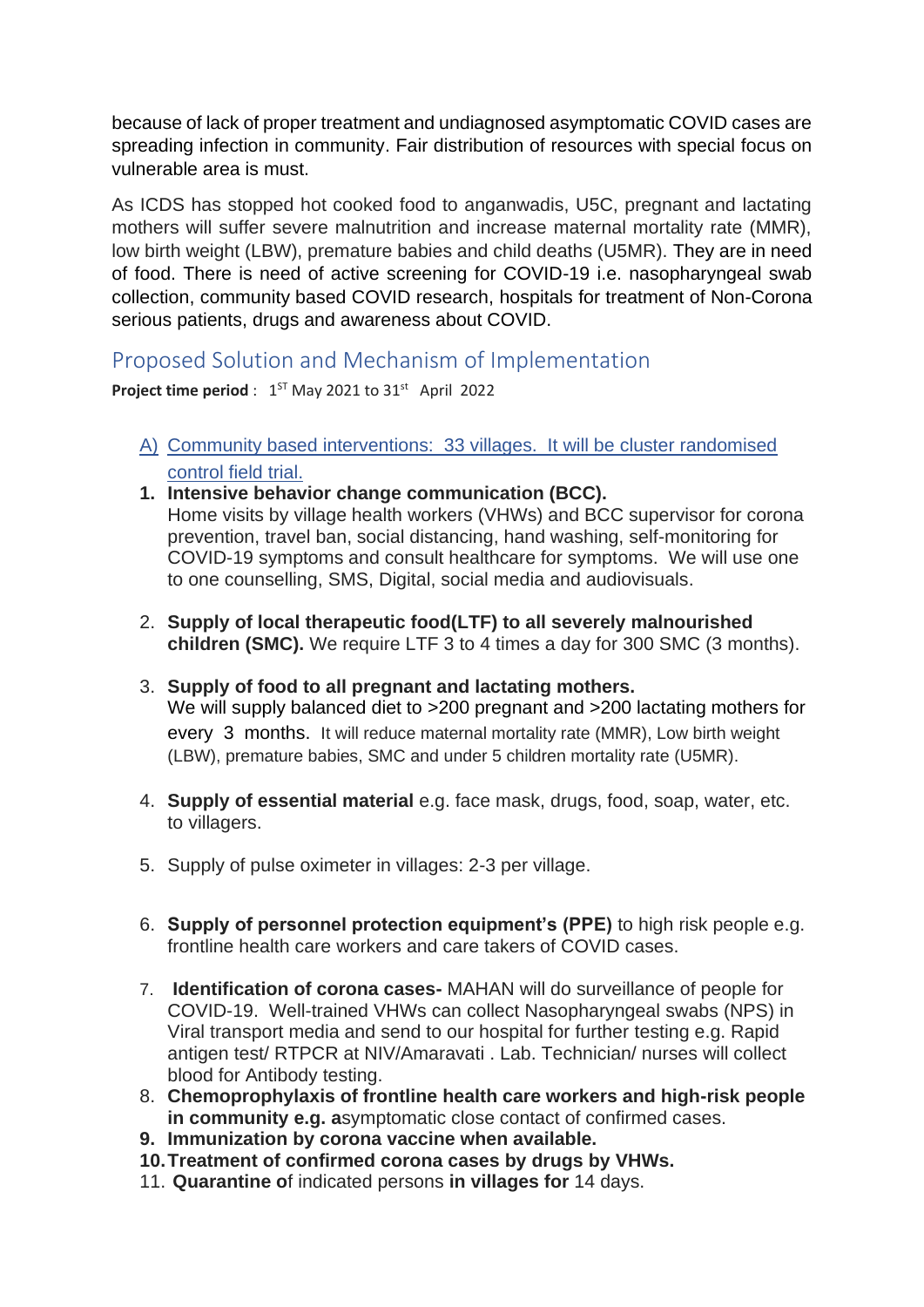- 12. Real time death tracking.
- 13. Verbal autopsy of all deaths to know cause of death.
- 14. MITS if possible.

*We will monitor the morbidity and mortality in 33 control villages without any intervention.* 

B) Hospital based interventions:

- **1) Identification of corona cases –**
	- a) We will collect nasopharyngeal and throat swabs from suspected cases and send to Govt. laboratory , Amaravati, NIV Pune or GMC, Nagpur for testing. Or if possible, in our set up;
	- b) Diagnosis by PCR and rapid antigen and antibody test (if available) and development of advanced BSL 3 level laboratory if sufficient funds are given.

**2) Treatment of serious COVID cases by drugs, oxygen and ventilators.** 

**3) Chemoprophylaxis of health care workers:** Asymptomatic health worker involved in care of suspected or confirmed case will receive appropriate chemoprophylaxis*.* Expected beneficiaries: 100 to 200 hospital and frontline workers.

- 4) **Immunization by corona vaccine when available.**
- **5) Isolation wards development as per international guidelines.**

**6) Robotic intervention to treat highly contagious corona cases -ICU care when enough funds will be available.**

#### **We will work in close association with government.**

Monitoring mechanism: Three tier monitoring system. The VHW work will be monitored by weekly visits of medical, BCC and data collection supervisors. Program managers will monitor work of supervisors and VHW daily and once in 15 days respectively. The project director will monitor work of underlying staff through daily report, weekly meetings and monthly discussions and reports.

**The Monitoring indicators are**: